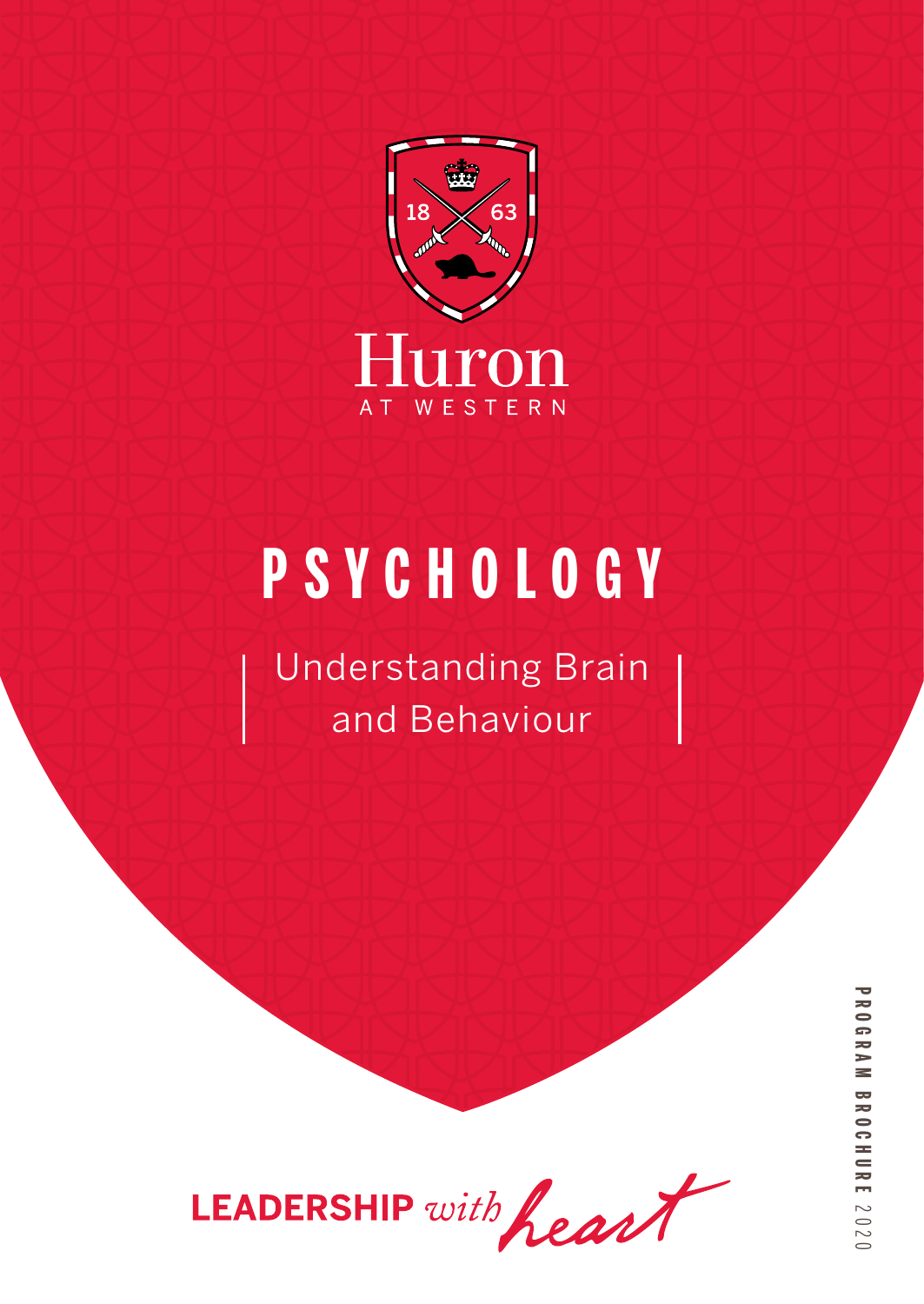## UNDERSTAND HUMAN BEHAVIOUR **PSYCHOLOGY**

#### PSYCHOLOGY IS THE SCIENTIFIC STUDY OF THE MIND AND BEHAVIOUR.

It is a dynamic, exciting field of study that examines phenomena related to human development, motivations, perception and action, memory and cognition, thinking and intelligence, social relationships and emotions, the brain and behaviour — just to name a few!

## THE HURON ADVANTAGE

**The Psychology Program at Huron offers four B.A. modules of study, with a heavy focus on basic foundational research knowledge. Our emphasis on research skills development starts in the first year and continues throughout the program.** 

Core research courses focus on the scholarly study of Psychology in various subfields (Learning and Motivation, Cognition, Developmental and Social Psychology), with supplementary elective courses in many diverse topics such as Neuropsychology, Theories of Personality, Health Psychology, Persuasion, Biopsychology, Infancy, Neuroimaging and Behaviour Modification, among many others.

**JUSTINE ALBERT** | YEAR 4 **Psychology** 

*"Psychology at Huron is so well rounded. I've always been interested in human interactions, so this was the perfect fit."*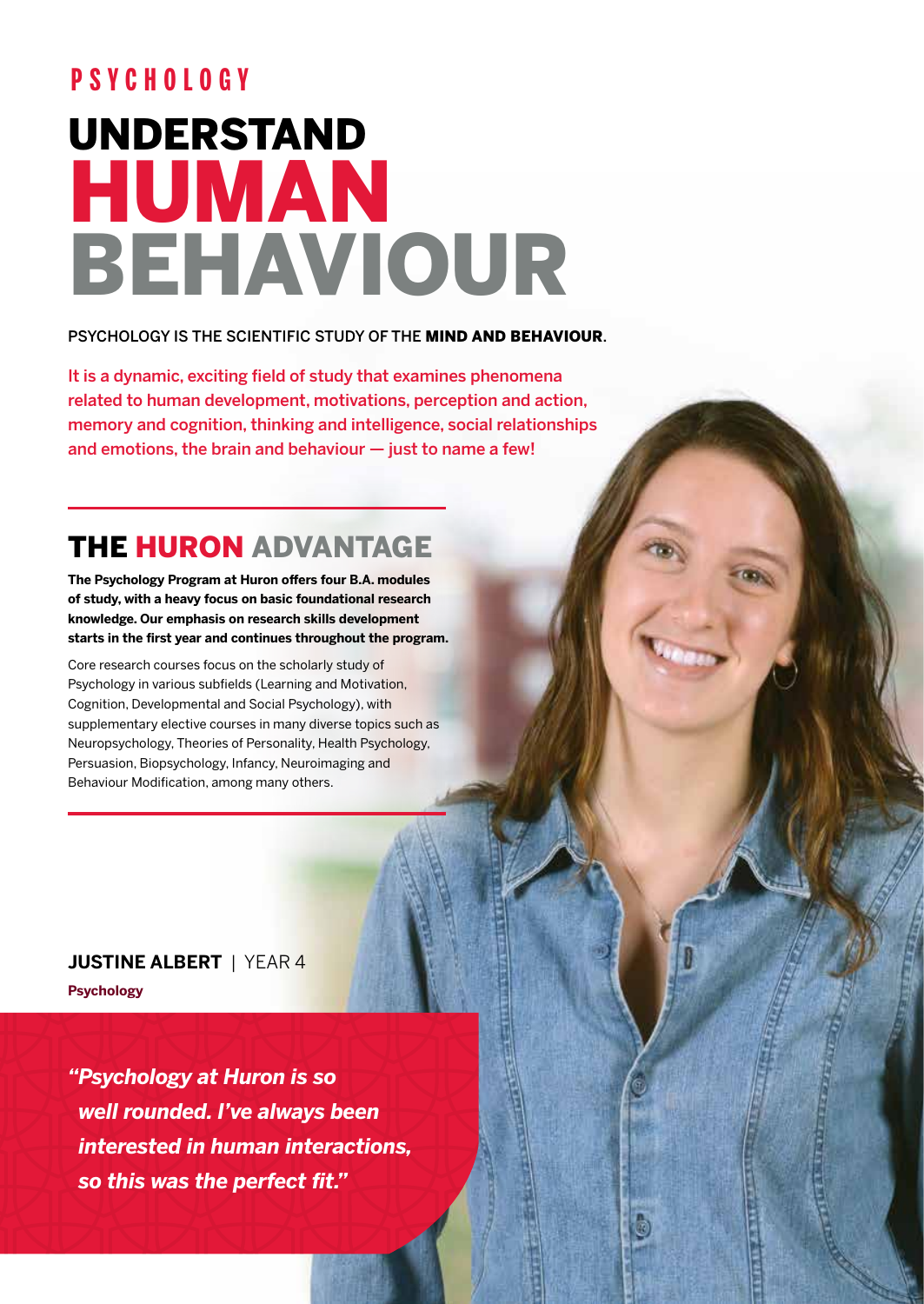## FIRST YEAR: UNLIMITED POSSIBILITIES

#### Your first year is all about exploration and discovery.

**First-year Psychology students take Psychology 1100E, a course that introduces foundational psychological theories and concepts to students, in addition to weekly laboratories in which students actively participate in the research process. In addition to this required first-year course, students are encouraged to try out a wide variety of subjects and disciplines that will complement their learning in Psychology and bring in new research perspectives.**

#### Progr

| <b>Program options</b> | <b>Honors</b><br><b>Specialization</b> | <b>Specialization</b> | <b>Maior</b> | <b>Minor</b> |
|------------------------|----------------------------------------|-----------------------|--------------|--------------|
| <b>Psychology</b>      |                                        |                       |              |              |

### First-Year Courses

#### INTRODUCTION TO PSYCHOLOGY

An introductory investigation across the field of modern psychological science.

#### METHOD AND THEORY IN GENERAL PSYCHOLOGY

This first-year course is unique to Huron. It provides students with a survey of the field of psychological science plus active experience with research designs in Psychology, analysis of psychological data, and writing American Psychological Associate (APA)-style manuscripts.

#### ACADEMIC TRI-MENTORSHIP PROGRAM



**This new initiative provides academic mentoring and community building for first-year students, enabling them to work with senior students and faculty members in Psychology and to conduct original, student-driven research projects.**

### Sample First-Year Timetable  $\Box$  Required courses  $\Box$  Elective courses

MONDAY TUESDAY WEDNESDAY THURSDAY FRIDAY **9:30am – 10:30am Math 1228** Method of Finite **Mathematics** *0.50 credit* **10:30am – 11:30am Political Science 1020E** Intro to Political Science *1.00 credit* **9:30am – 10:30am Math 1228** Method of Finite **Mathematics** *0.50 credit* **11:30am – 12:30pm Political Science 1020E** Intro to Political Science *1.00 credit* **9:30am – 10:30am Math 1228** Method of Finite **Mathematics** *0.50 credit* **11:30am – 12:30pm English 1027F** The Storyteller's Art I: Introduction to Narrative *0.50 credit* **1:30pm – 2:30pm Psychology 1100E** Method & Theory in General Psychology *1.00 credit* **11:30am – 12:30pm English 1027F** The Storyteller's Art I: Introduction to Narrative *0.50 credit* **1:30pm – 2:30pm Psychology 1100E** Method & Theory in General Psychology *1.00 credit* **11:30am – 12:30pm English 1027F** The Storyteller's Art I: Introduction to Narrative *0.50 credit* **1:30pm – 2:30pm Psychology 1100E** Method & Theory in General Psychology Lab *1.00 credit* **1:30pm – 2:30pm Political Science 1020E** Intro to Political Science **Tutorial** *1.00 credit* **3:30pm – 4:30pm Sociology 1020** Intro to Sociology *1.00 credit* **3:30pm – 5:30pm Sociology 1020** Intro to Sociology *1.00 credit* **As a Huron student, you can combine any program with a minor, major or specialization** 

**from another Huron program or a major or minor in many of the programs offered at Western, Brescia or King's, such as:**

- Centre for Global Studies
- Philosophy Management &
	- Organizational **Studies**
- Governance. Leadership & Ethics
- **Biology**
- Sociology
- Health Sciences
	- **Linguistics**

**History English**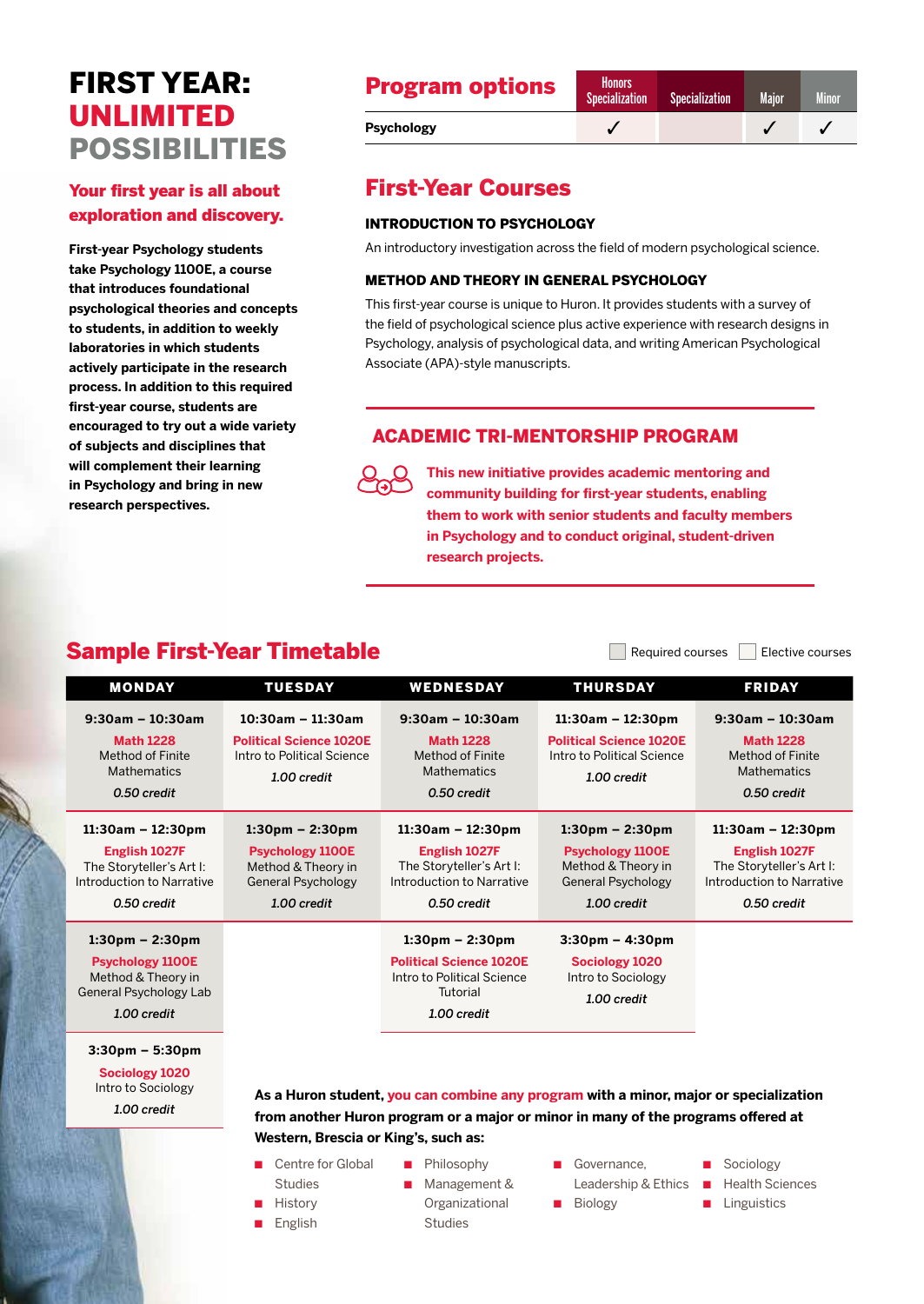

## Huron and IVEY

In collaboration with the Ivey School of Business, Huron offers five-year combined degrees, including a combined degree with the Psychology program, in which students earn both an Honors Business Administration (HBA) degree and an Honors Specialization Bachelor of Arts (BA) in Psychology.

**huronatwestern.ca/form-centre/ivey**



### Huron and HARVARD

As the only university partner in Ontario, Huron students can earn a Credential of Readiness from Harvard's Online Business School.

#### **huronatwestern.ca/harvard-online**

*"Psychologists are interested in how experiences can shape behaviour. Teachers are interested in how to optimize learning for students. One of the best things about being a professor at Huron is that I get to be both a psychologist AND a teacher."*

**CHRISTINE TSANG, PhD Chair, Psychology**



## $\mathbb Z$  FACULTY RESEARCH EXPERTISE

**Huron's faculty are experienced researchers and mentors.**

#### DR. IRENE CHEUNG

Conflict and forgiveness in close relationships; social outcomes of moral dilemmas and decision-making.

#### DR. MARK COLE

Human and animal behaviour; behaviour therapy; history of psychology.

#### DR. TARA DUMAS

Peer influence; group dynamics; engagement in risk behaviours in adolescence and emerging adulthood.

#### DR. CHRISTINE TSANG

Auditory development during infancy; music cognition and speech perception during infancy.



SCHOLAR'S ELECTIVES: ARE YOU A HIGH-ACHIEVING, SELF-MOTIVATED STUDENT INTERESTED IN PURSUING INDEPENDENT RESEARCH? APPLY TO BE A PART OF THIS COMMUNITY OF SCHOLARS THAT FOSTERS RESEARCH SKILLS AND COLLABORATION.

**huronatwestern.ca/scholars-electives-program**



## AFTER FIRST YEAR, You Can Study:

Sensation & Perception Method & Theory in Cognition Biological Basis of Behaviour Learning & Motivation Adolescent Risk Development Developmental Psychology Personality Theory Social Psychology Neuropsychology Personal Relationships Behaviour Modification **Development** During Infancy Research in Neuroimaging Cognition and Aging

#### HURON UNIVERSITY JOURNAL OF LEARNING AND **MOTIVATION**

For nearly 40 years, this student journal has featured independent research studies conducted by undergraduates in our second-year Learning and Motivation course. Hard copies of the journal are housed in the Huron Library and the journal has been published online since 2014.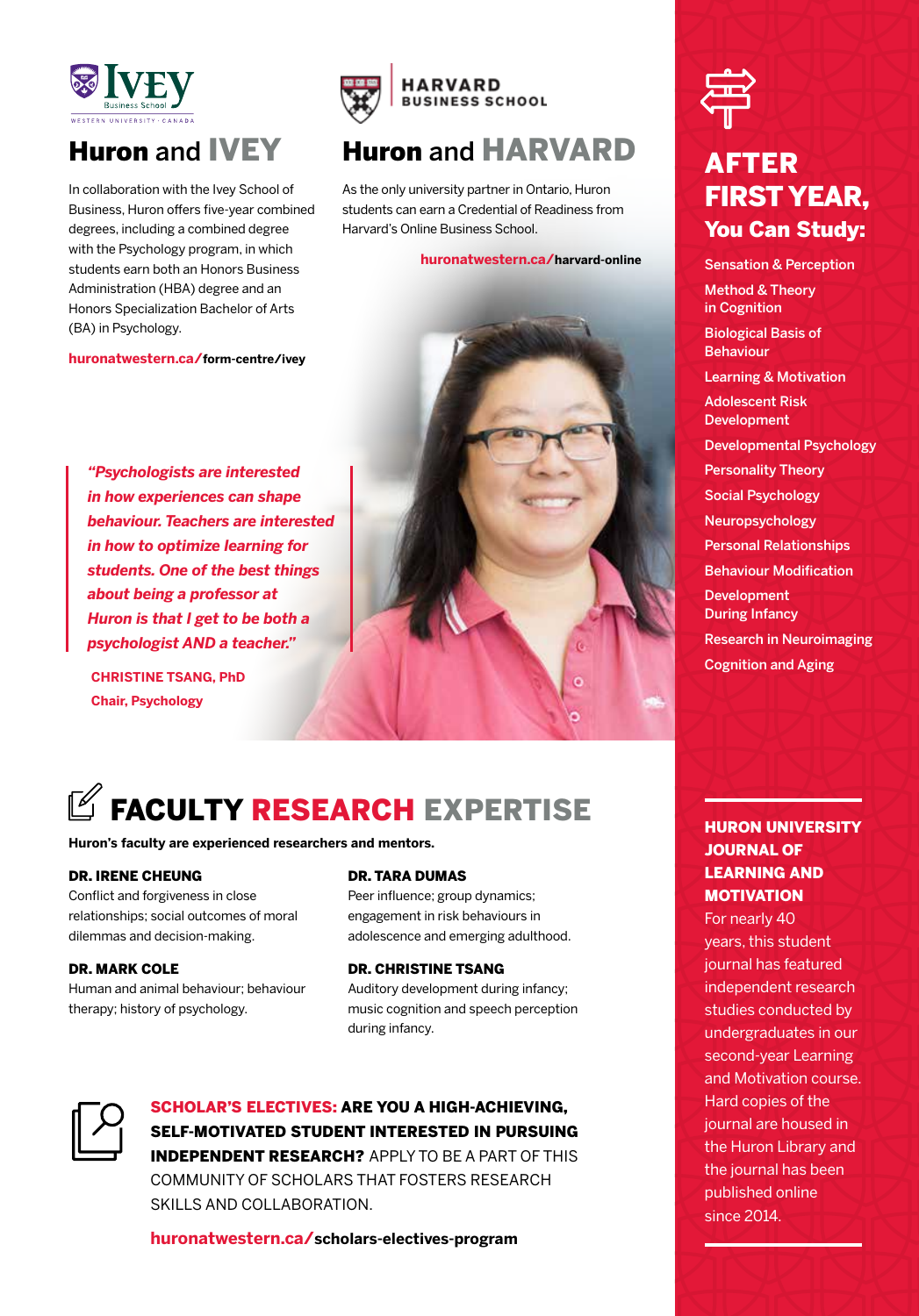## **COMPARE CLASSROOM**

**Psychology students at Huron have many opportunities to collaborate and work alongside professors as volunteers or paid research assistants. These opportunities can result in co-authored research presentations or papers. Recent student research assistants have worked on projects such as:**

- Moral judgements and decision-making in social contexts
- Effects of maternal interactions on infant vocalizations
- Investigating the role of social groups on risk behaviours in young adults

#### Research Facilities

**On-campus research facilities include an infant and child lab, Social Psychology research lab, Applied Psychology research group and an animal behaviour laboratory.** 

#### **RECENT STUDENT RESEARCH AND COMMUNITY LEARNING PROJECTS INCLUDE:**

- Healthy Behaviours in an Online World a conference connected to an upper-year Psychology course that allows students to present their research on healthy social media use to high school students
- Collaboration with local not-for-profit organizations to develop community outreach programs;
- Developmental Psychology research studies in local childcare centres connected to a second-year course
- Research on moral judgements in the workplace
- Development of a bullying scale for use with adolescents
- Collaborating with research partners in Norway to conduct cross-cultural studies on the development of creativity

## WHAT DO OUR GRADS DO?

#### **OUR STUDENTS HAVE FOUND SUCCESSFUL CAREERS IN:**

- **Neuroscience**
- Audiology
- Midwifery
- Human Resources
- Sport Psychology
- Business Analytics
- Teaching
- Developmental Psychology
- Forensic Psychology
- **Dentistry**
- Law
- Speech Language Pathology
- Social Work
- Market Research
- Business Management
- Clinical Psychology
- Educational Psychology
- Medicine

*"Being able to knock on my professors' doors and having them know exactly who I am and how I was doing in their class was something you don't realize makes such a huge difference until you get to experience it."*

**JULIA SMITH, Class of 2018; BA, Psychology and French**



#### **TRAVEL STUDY**



**Annually, Huron Psychology students have the opportunity to participate in Huron's Study Abroad program. In 2019, Justine Albert traveled to Copenhagen, Denmark. During her studies there, Justine developed a research project examining the effects of green space on psychological health, winning a CURL Student Research Fellowship to fund the project over the summer.**

Mitacs Globalink Research Awards: Huron is a Mitacs member and Psychology students have the opportunity to travel to Mitacs member countries to work on collaborative multinational research questions. In 2019, Huron Psychology student, Taylor Boyd, won a Mitacs award to fund her third research trip to Norway to further develop her project on teaching creativity in children with our Norwegian research partners.